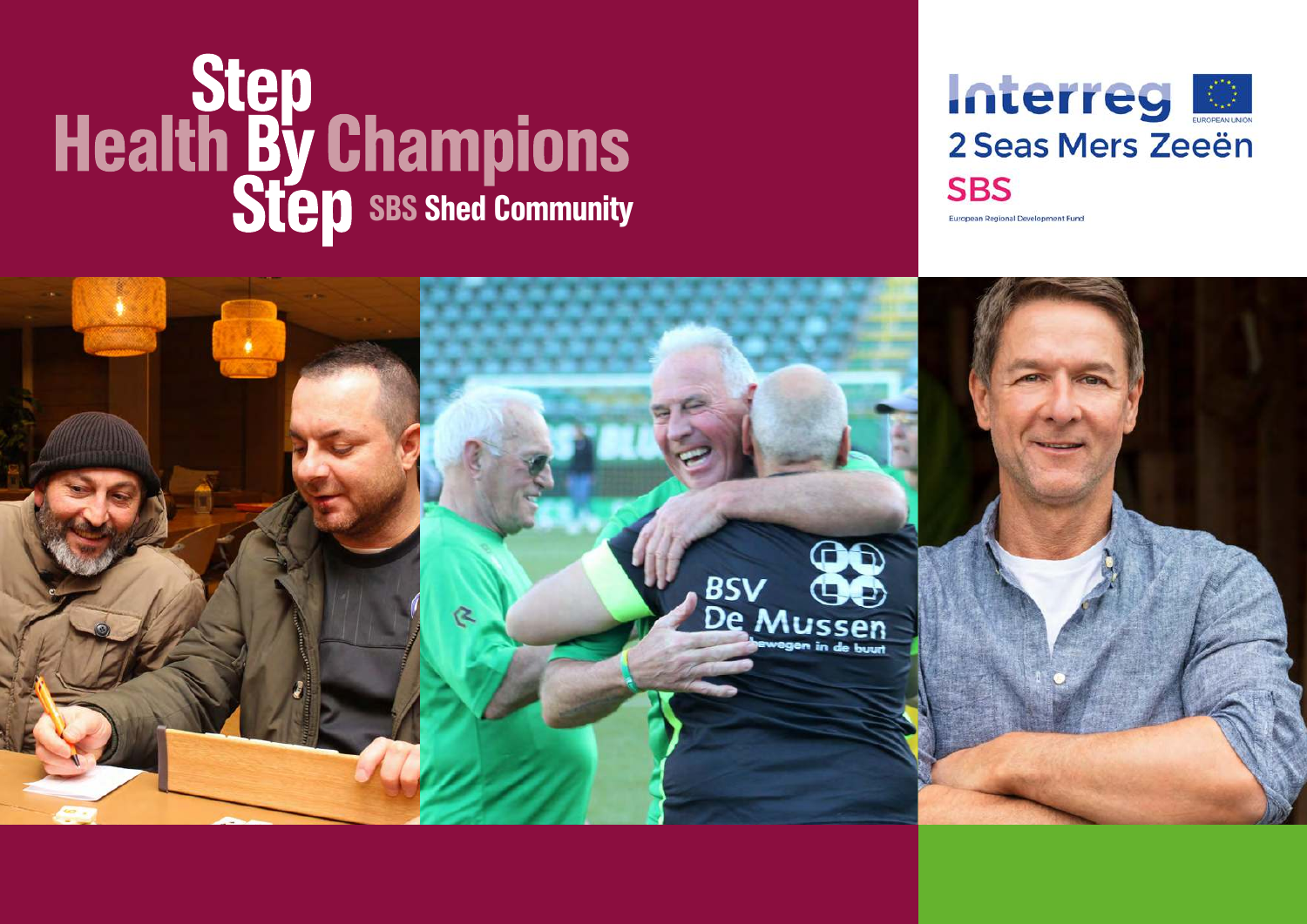# Overview of the Health Champion Programme

#### **Background**

Across Europe, men die on average 6.1 years earlier than women. Men also are more likely to develop preventable long-term conditions such as heart disease and are more likely to smoke and be overweight. They are also more likely to put off seeing their GP, or to try to deal with things themselves without professional support.

This means that men are not making full use of the help available. To reduce the inequality in health between men and women, we need men to change the way they interact with health, to understand that health isn't a taboo topic, and that seeing their GP for health concerns earlier isn't a waste of time.

The SBS Health Champion Programme has been designed specifically to enable men to talk to other men in an informal, community setting to support a reduction in health inequalities. It has been co-produced with men across the UK, France, Belgium and Netherlands as part of the SBS model to improve men's health, mental health and employability.

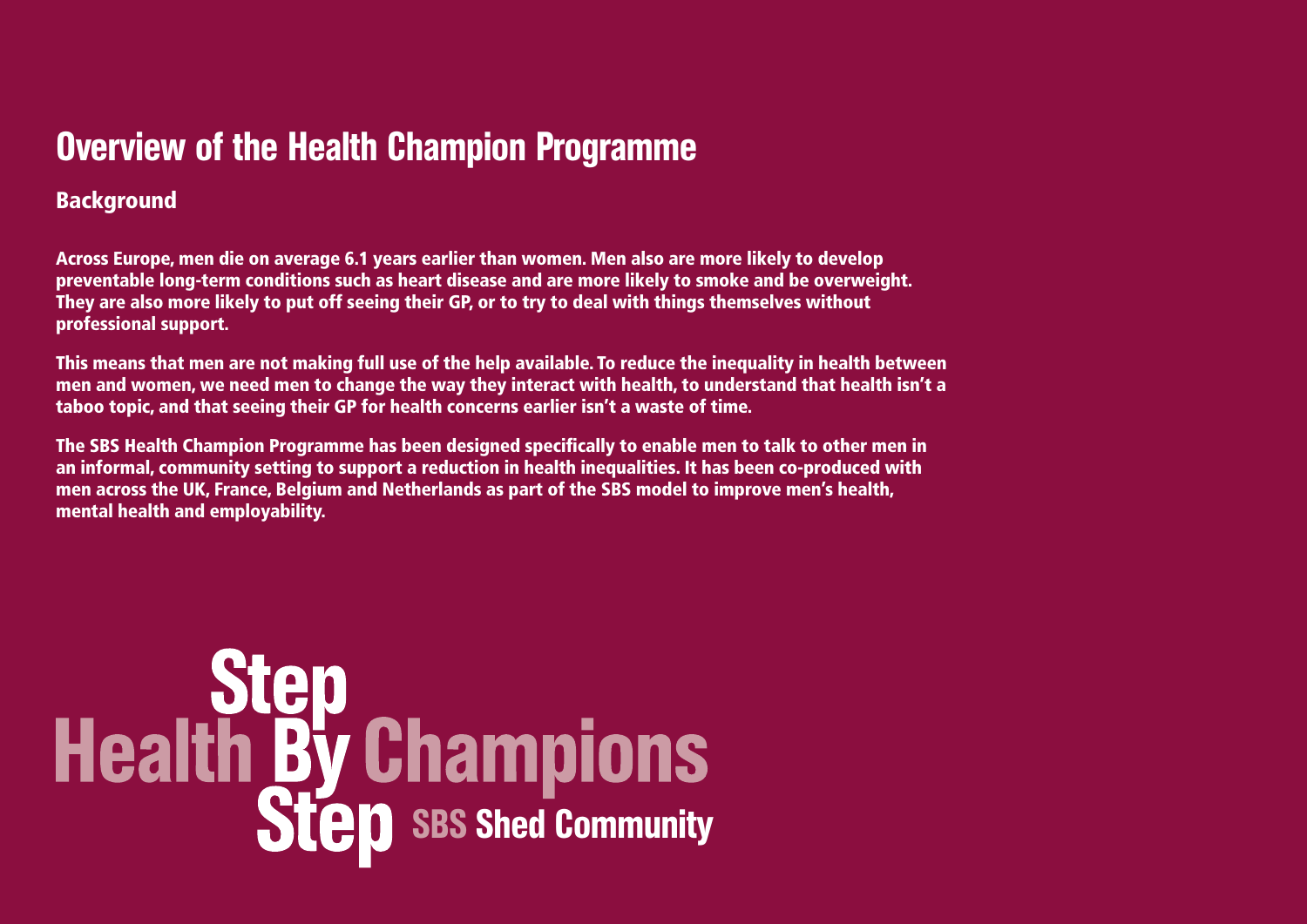#### About the Programme

The Health Champion Programme focuses on providing training and support for individuals within SBS Sheds, so that they have the skills and confidence necessary to make positive changes within their communities.

Health Champions will typically:

- Have conversations about health with their peers using an evidence-based approach to supporting behaviour change
- Signpost to local health services

Health Champions will be part of the SBS Shed Structure, and can be any member of the Shed.

Health Champions are not medical professionals and do not provide advice. Instead, they ask the right questions so the people they speak to can explore their own health issues, and make their own plans on how to take control of their health.

By supporting health in the community, the programme aims to encourage men to live healthier lives and seek help for medical conditions earlier, to prevent the development of long-term conditions.

#### How it works

Each Shed will identify Shedders who are interested in becoming Health Champions. No previous experience is necessary. We recommend the Shed Leader attends the training first, so they can speak to interested Shedders about what the training involved, and whether it's right for them.

Potential Health Champions will attend an initial training session where they will learn how to have conversations about health with their fellow Shedders using evidencebased techniques proven to empower people to help themselves. Training will also cover an introduction to some key men's health issues, confidentiality, safeguarding and signposting.

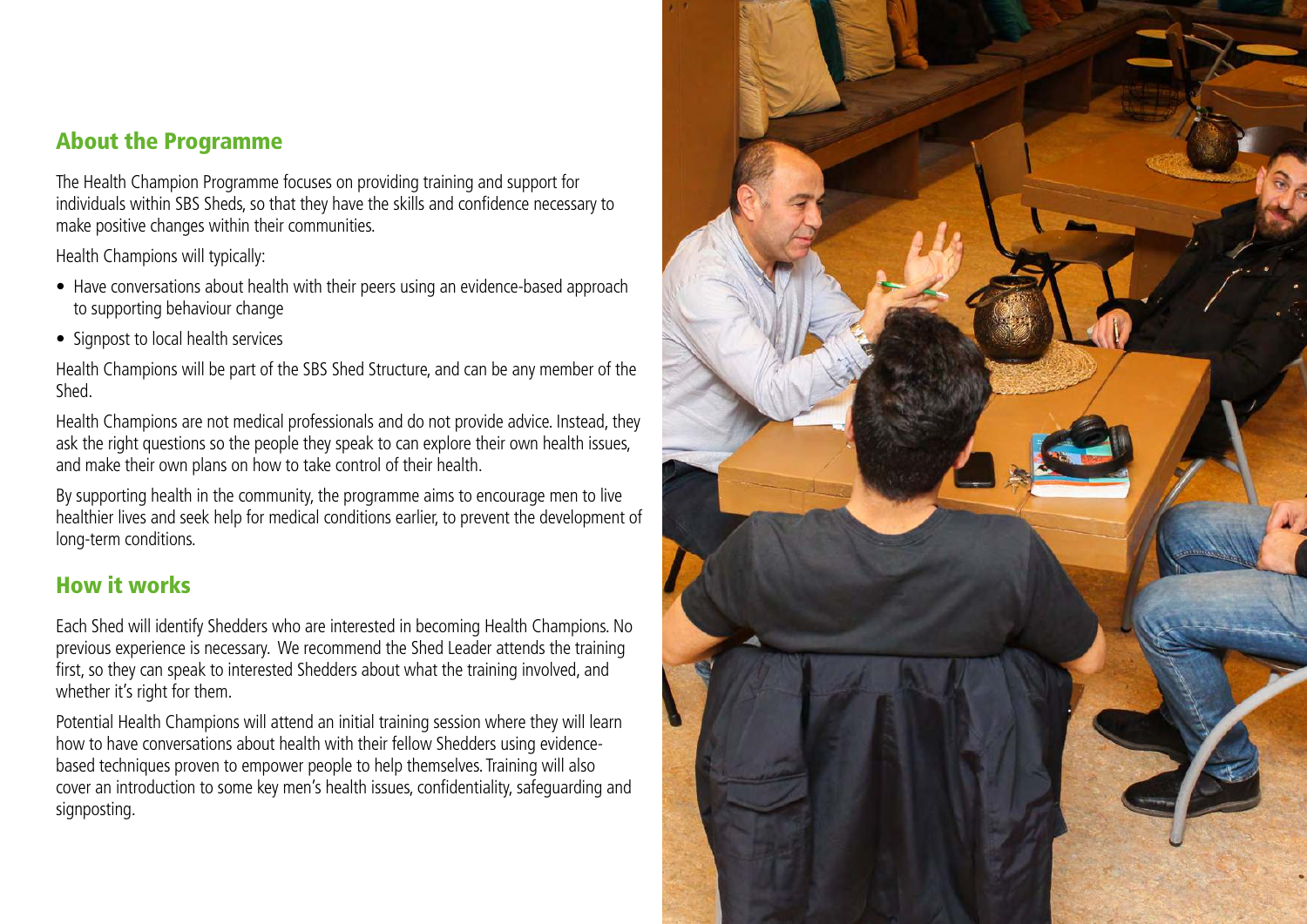Trained Health Champions will then return to their Sheds bringing this higher level of awareness of health and wellbeing with them. Having someone who knows how to have healthy conversations within their Shed will create an atmosphere and an environment where men are able to talk about health issues in a sensitive, productive way. Men will feel comfortable talking to someone in confidence, knowing that they won't be judged or be told what to do.

Each area will have a Health Champion Coordinator that will be able to connect Health Champions with the local offer and provide access to networking opportunities for health champions to support each other and share ideas.

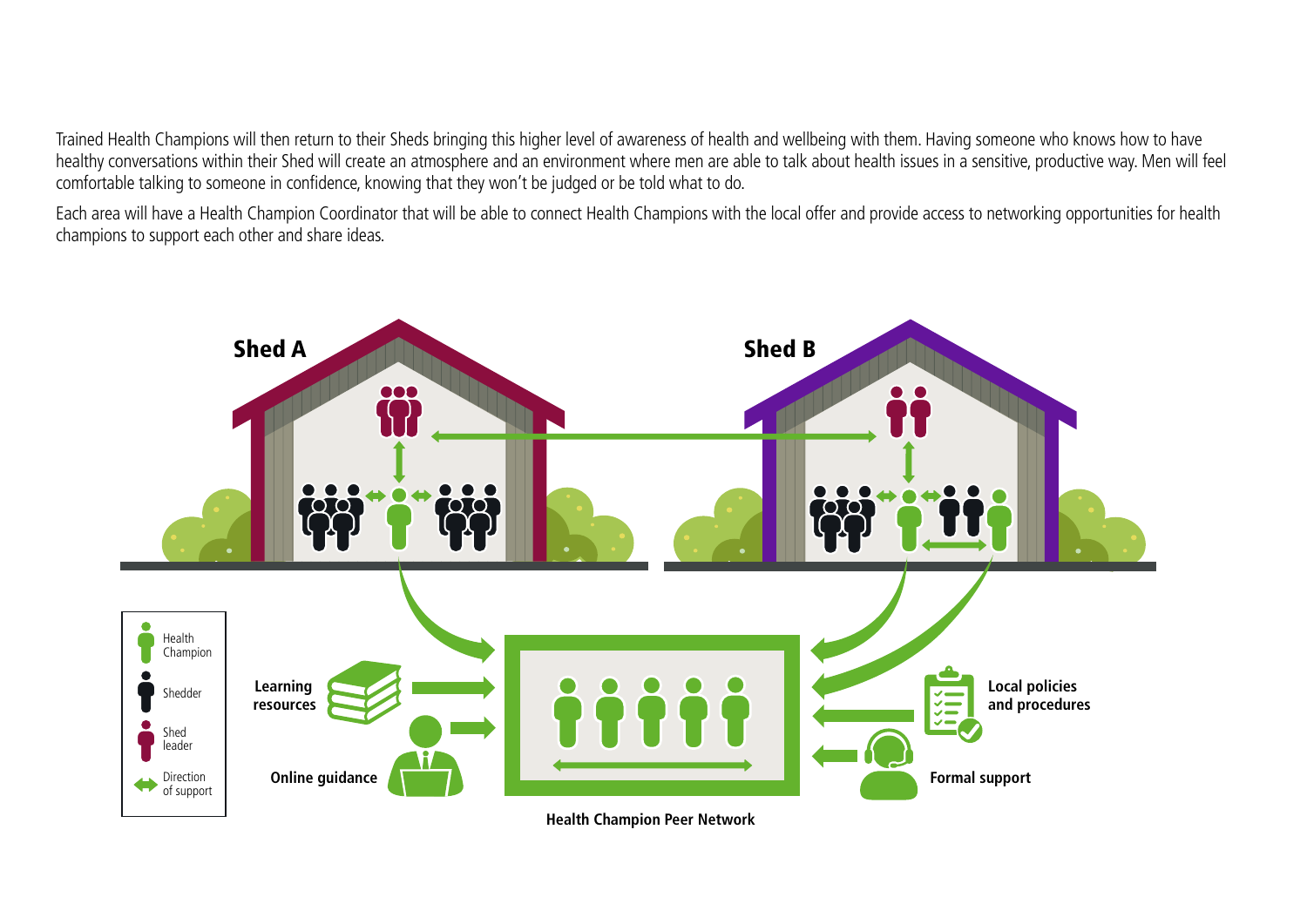Men already support each other, and the desire to help others is natural. The programme helps men support each other in a healthy way that works for them. The training gives Health Champions the confidence and the skills needed to do what they have always wanted to do.

#### Values

The Health Champion Programme is based on three core values:

- Health starts in the community, long before people need health services, and communities play a vital role in improving health and reducing health inequalities.
- Individuals already know what being healthy means, but it is not always easy to make healthy changes, though men are more than willing to help each other.
- Having conversations about health can contribute to improving an individual's health, which over time, will help to improve the wider community's health.

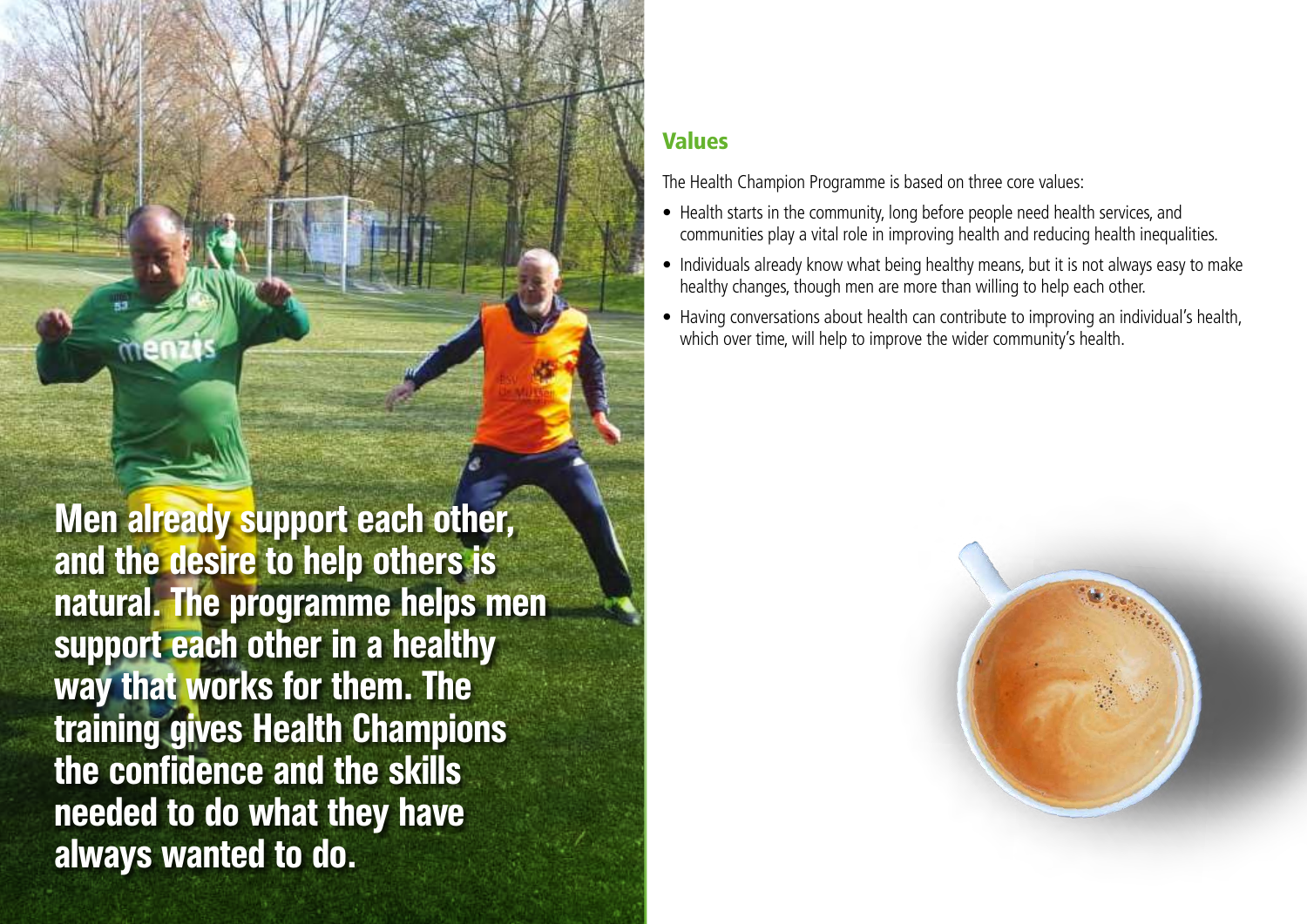#### Health Champions

#### **Role Objectives:**

Trained volunteers act as Health Champions within their SBS Shed to facilitate healthy conversations with their peers in a non-judgemental way and signpost to other services if they are needed. Health Champions receive training and supervision to help them gain the confidence and competence to support health and wellbeing within their Sheds and provided with links to local community and health services.

#### **Responsibilities:**

- Have healthy conversations about health and wellbeing
- Provide informal peer support to people who want to maintain or improve their health
- Signpost people who ask for help on a range of health and wellbeing issues
- Reach out to peers showing signs of poor health to start healthy conversations

#### **Health Champions will need to act in a responsible way. This includes:**

- Maintaining confidentiality
- Respecting people's choices in a friendly, non-judgemental way
- Having empathy for other people's situations
- Leading by example

#### **Commitment of Time:**

Health Champions are volunteers and the amount of time they are able to give will depend on each person's availability. However, it is expected that the volunteer will be available as a Health Champion while they are attending their SBS group. They should attend on a regular basis.

#### **Support for the role:**

All Health Champions will operate within local Safeguarding and confidentiality policies, as well as data protection laws. Support will be provided in the form of written guidance, training and advice from the SBS Health Champion Coordinator in your local area.

The SBS Health Champion Coordinator will provide general support for the role and provide opportunities for networking and further development.

# Person Specification

| <b>Essential</b><br><b>Training</b> | Completion of the SBS Health Champion training                                                                                                                                                                                                                                                                                                                                                               |  |  |
|-------------------------------------|--------------------------------------------------------------------------------------------------------------------------------------------------------------------------------------------------------------------------------------------------------------------------------------------------------------------------------------------------------------------------------------------------------------|--|--|
| <b>Personal</b><br><b>Qualities</b> | Be a member of an SBS Shed<br>Ability to maintain confidentiality<br>Non-judgemental<br>Good interpersonal and communication skills<br>Confidence to be able to talk to other people<br>Encouraging and supporting of their peers<br>A good listener<br>Desire to help others<br>Positive outlook<br>Ability to work with a diverse population in a respectful and non-<br>discriminatory way<br>Reliability |  |  |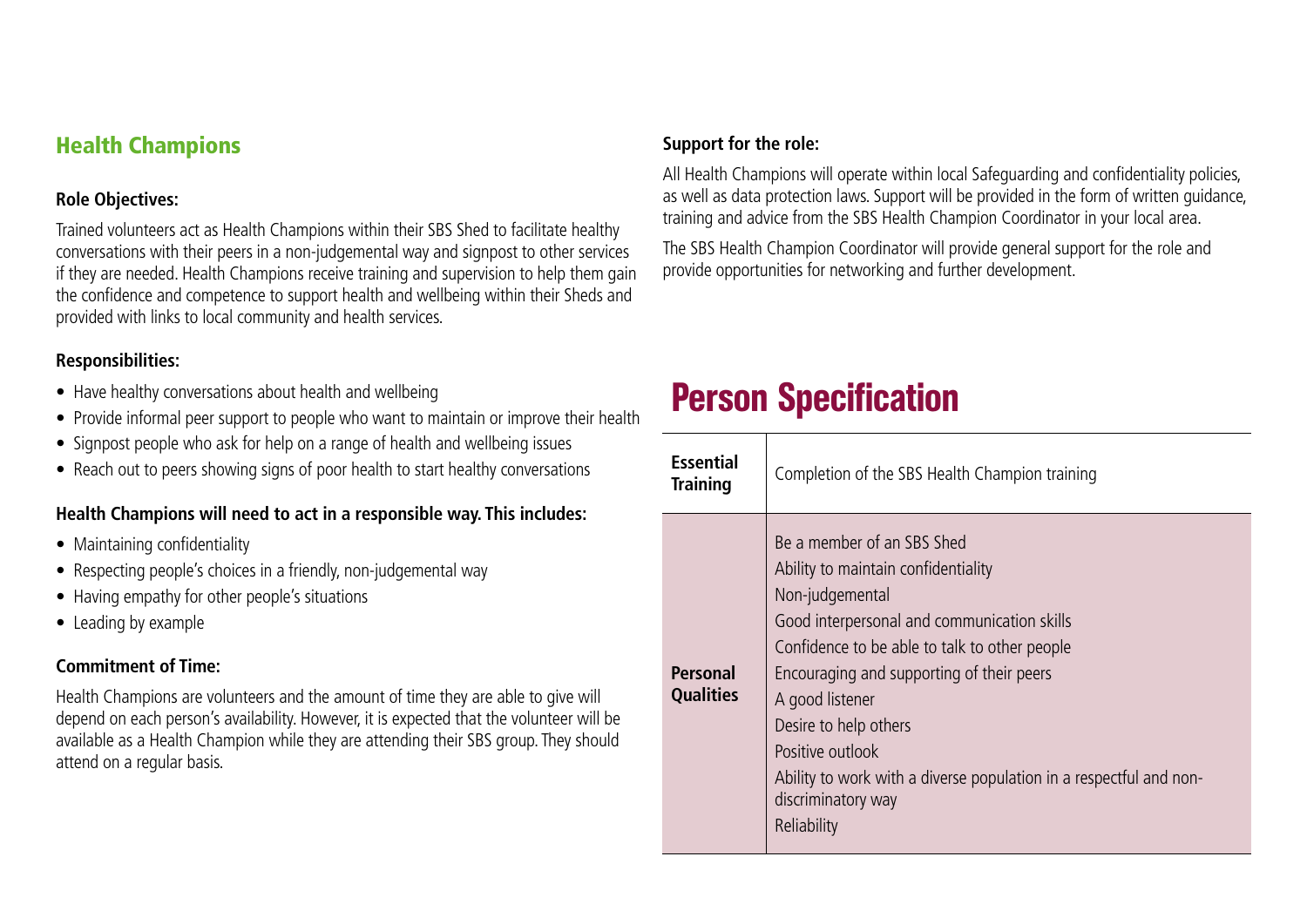# Learning from the pilot

#### How the programme was designed

The programme was developed through a series of local and international focus groups featuring project partners, Shedders and key stakeholders. Feedback from Shedders and trained Health Champions was collected throughout the pilot and fed into the programme development.

The initial training was based on Making Every Contact Count, but the focus groups made it clear that the training needed to be tailored specifically to men. Training, marketing and communications followed the same key principles:

- Use language that men use themselves
- Focus on positive representations of health, e.g. strength, fitness
- Focus on the benefits to themselves and their Shed
- Be clear that the programme is focused on men and that this programme is for them
- Be easy to read
- Have an emphasis on practical instructions

Some partners were able to provide a local, printed Health Champion manual to support their ongoing role. This included local information as well as tips to take care of themselves and provided a handy reference document to recap some of the key points from the training.

It is also important for Health Champions to feel connected to other Health Champions. This will improve their confidence, foster an atmosphere of mutual support and protect their own individual wellbeing.



#### Key learning

**Having the support of the Shed Leadership to embed the Health Champion programme was key, and many leaders were also encouraged to become Health Champions.**

**Making the role simple and informal made it more accessible to Shedders who were apprehensive of taking on extra responsibility. It was important to ensure men did not feel over-burdened with a strict role profile.** 

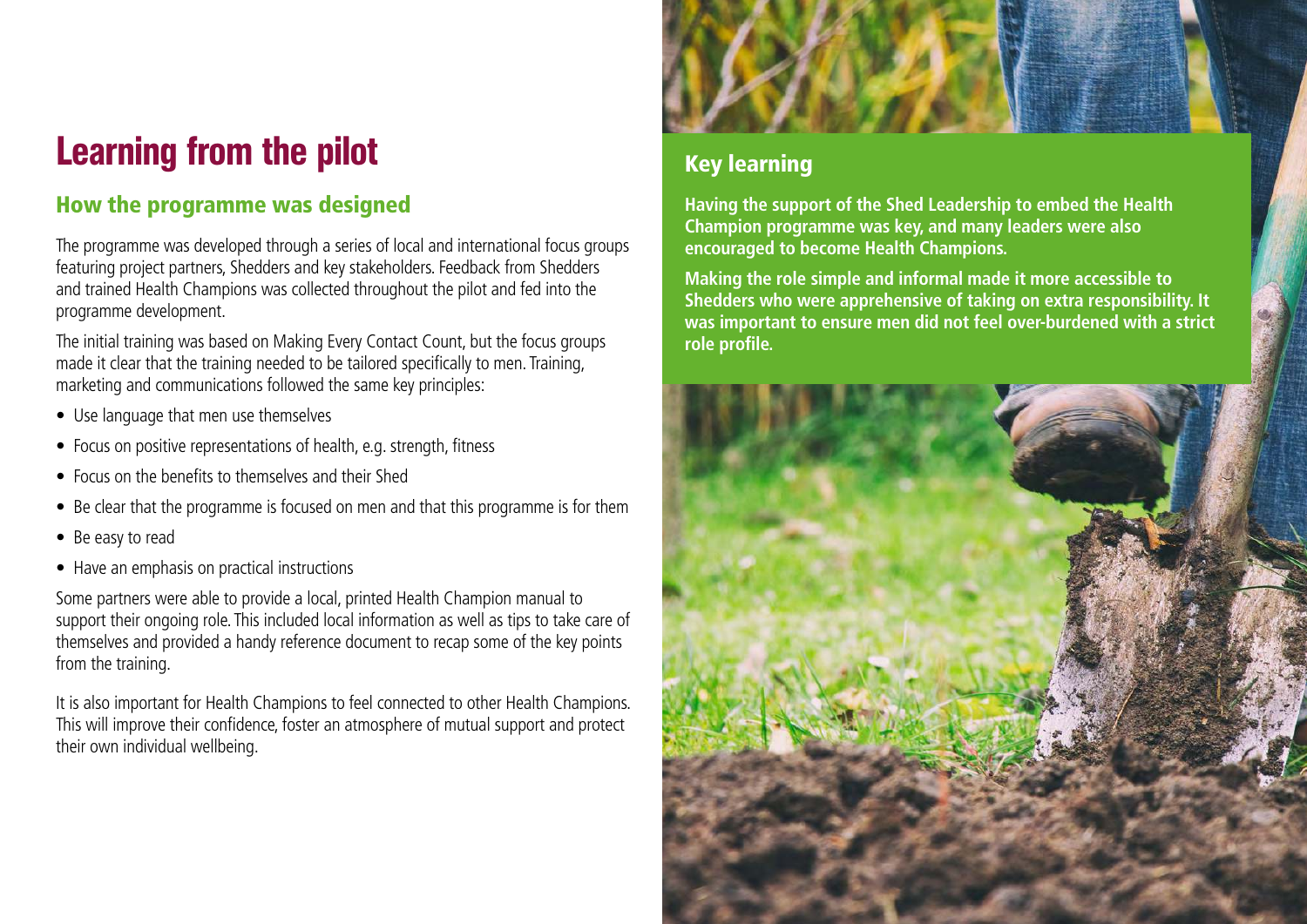#### How the programme was set up

Over 130 Health Champions were trained across UK, France, Belgium and Netherlands from 80 different Sheds. The training programme, while following a core structure, was adapted to the needs of local Shedders.

#### **Each area had a local Health Champion Coordinator who was responsible for:**

- Ensuring training is available
- Promoting training within local SBS Sheds
- Providing support to health champions following training
- Ensuring health champions have access to networking opportunities

#### **Shed Leaders also played a key role in:**

- Ensuring Shedders were aware of the programme and were supported to take part
- Supporting Health Champions to have conversations with Shedders, for example by providing time and space for discussions to happen.

#### **Health Champions were responsible for:**

- Following what they have learnt in the training
- Their own health and wellbeing
- Taking advantage of networking and development opportunities provided by the Programme

Health Champions are not expected to give advice and they are not responsible for the actions of fellow Shedders

Following training, the Health Champion Coordinator will provide oversight of the delivery of the programme, make regular contact with individual Health Champions to provide ongoing support and ensure Health Champions feel confident in their roles.

#### Key Learning

**Keeping the programme simple made it easier for men to get on board. It made the role more accessible, with less pressure on the individual to achieve fixed goals. It also allowed them to make the role their own, as well as one that suited their Shed.**

#### **Training**

Health Champion training consisted of 6 hours of teaching time, including breaks, and was delivered in a range of formats from a full-day face-to-face session to a multi-session online training course. Training followed a core outline in each SBS partner location but was delivered in a way that meets local needs.

Training covered:

- Awareness of some of the issues that men face with their health
- Healthy conversations training, based on Making Every Contact Count
- How to signpost to other services
- The importance of confidentiality
- Your role as a health champion
- Further opportunities

Following successful completion of training, Health Champions were provided with a certificate to celebrate their achievement and a written guide to help them continue as a Health Champion. This guide contained some key health information, a summary of the key concepts, and a local directory of key services for signposting.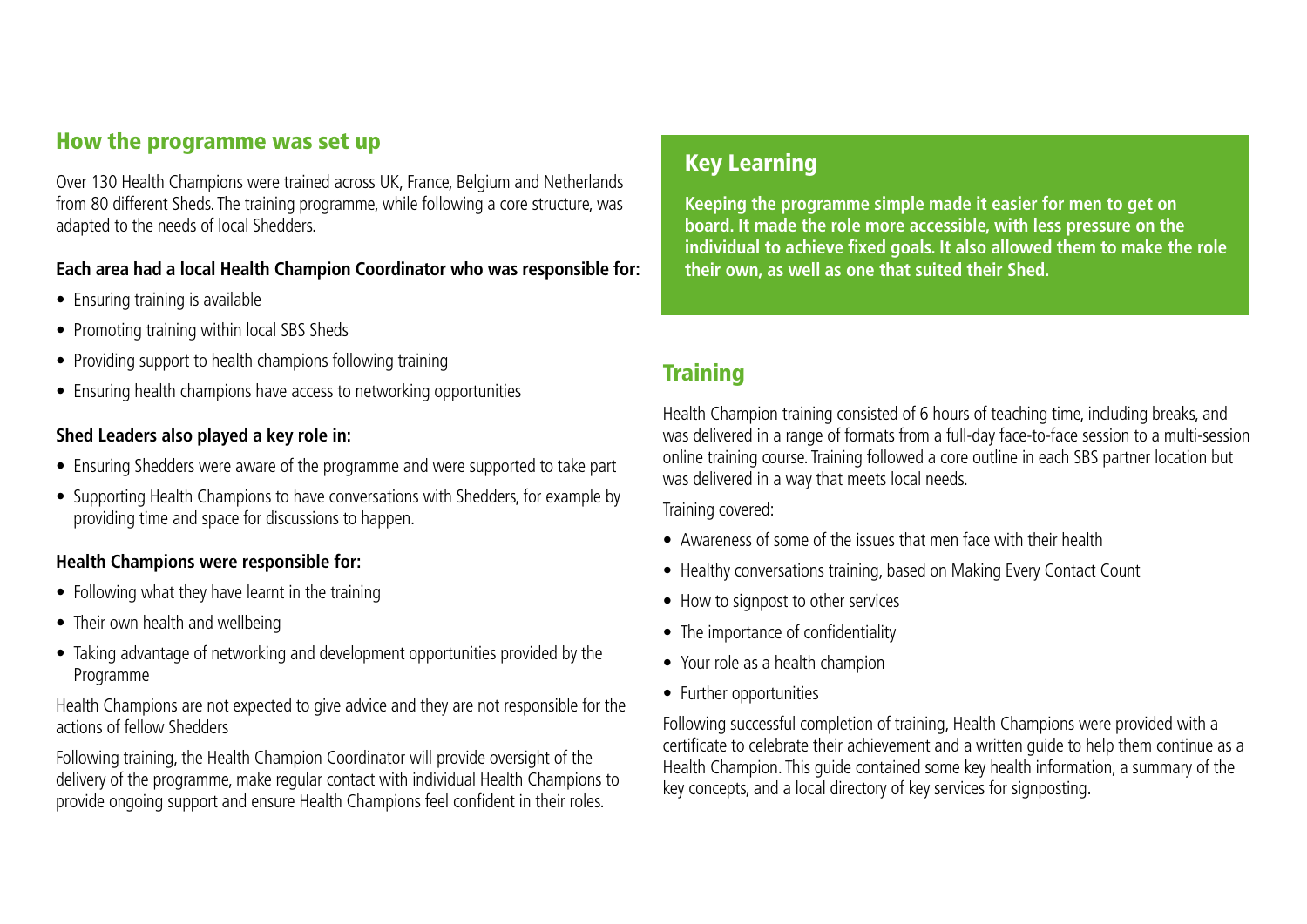

#### Why Making Every Contact Count?

Making Every Contact Count (MECC) is an evidence-based approach to behaviour change that utilises day-to-day interactions to support people to make positive changes in their physical and mental health. It is used extensively across public and community organisations in England.

MECC plays a key part in the delivery of the Health Champion programme and has been informed by toolkits developed by Health Education England Wessex, and adapted to our unique SBS Shed setting.

Training in MECC is highly recommended for all trainers delivering SBS Health Champion training.

For more information on MECC, visit https://www.gov.uk/government/publications/ making-every-contact-count-mecc-practical-resources

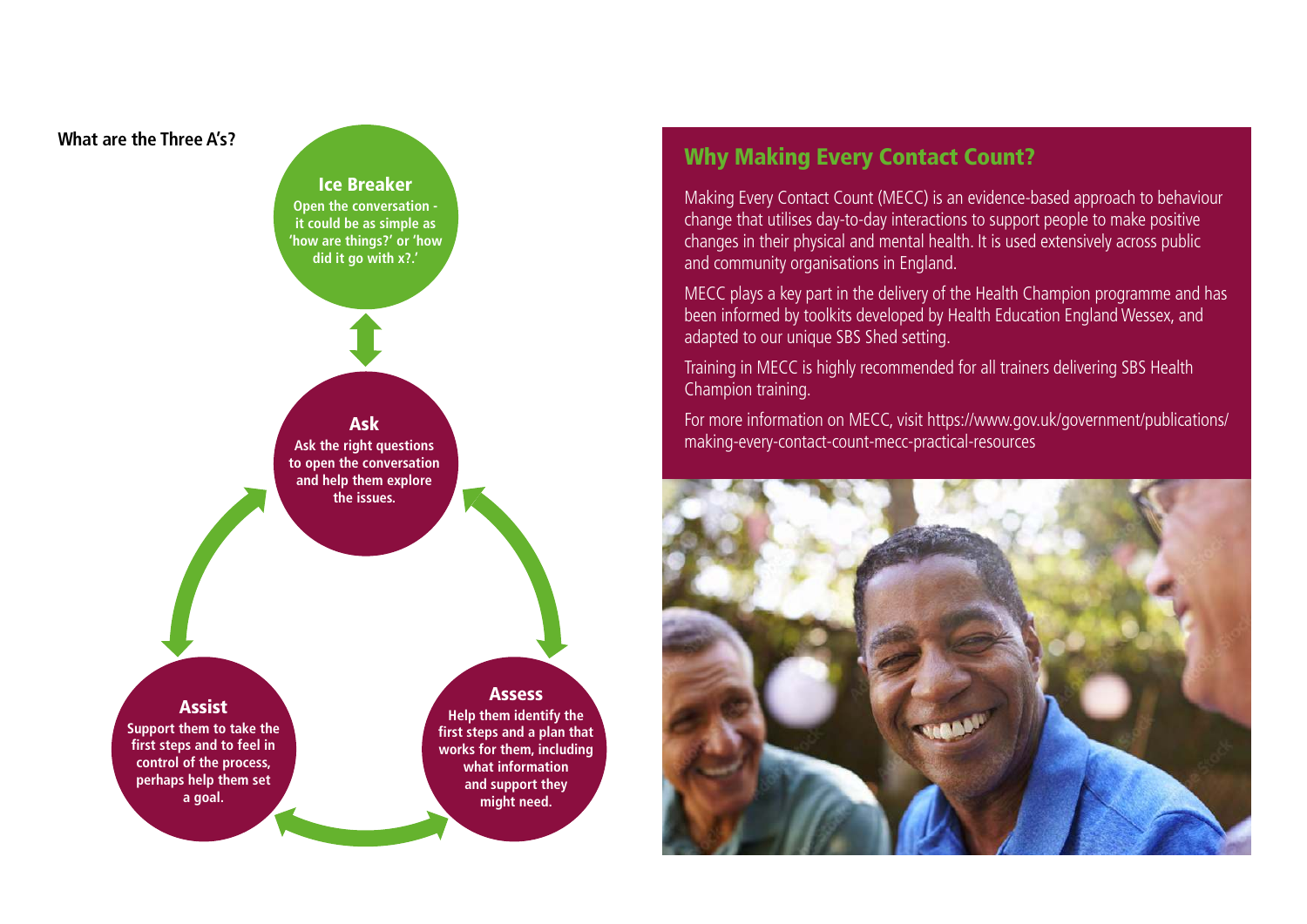# Example training session plan

| <b>Duration (minutes)</b> | <b>Topic</b>                       | <b>Content</b>                                                                                                                                                                                                                                                                                                               |
|---------------------------|------------------------------------|------------------------------------------------------------------------------------------------------------------------------------------------------------------------------------------------------------------------------------------------------------------------------------------------------------------------------|
| 15                        | Welcome                            | • Housekeeping<br>• Training objectives<br>• Group agrees the sessions ground rules<br>• Attendees introduce themselves                                                                                                                                                                                                      |
| 45                        | Brief introduction to men's health | • Interactive Quiz using local and national men's health statistics<br>• Discussion exploring health inequalities and male mortality<br>• Interactive exercise exploring participants experiences of masculinity and how these impacts on men's health<br>Learning objectives:                                               |
|                           |                                    | Understand the most common men's health problems and their causes (including gender norms) and how lifestyle impacts on the<br>health of men                                                                                                                                                                                 |
| 45                        | <b>Healthy Conversations</b>       | • Interactive session introducing the philosophy and principles of Making Every Contact Count (Link to local MECC training plans<br>where possible)<br>Learning objectives:<br>• Understand the MECC approach and its application to the practice of being a Health Champion<br>• Understand the limits of a Health Champion |
|                           |                                    |                                                                                                                                                                                                                                                                                                                              |
| 15                        | <b>Break</b>                       |                                                                                                                                                                                                                                                                                                                              |
| 30                        | How do men change?                 | • Introduction to Behaviour Change theory<br>. How the Social Determinants of Health impact our health<br>. The importance of mental wellbeing, example: The Five Ways to Wellbeing                                                                                                                                          |
|                           |                                    | Learning objectives:                                                                                                                                                                                                                                                                                                         |
|                           |                                    | • Understand the complexity of behaviour change and why people may struggle to make changes without support<br>• Understand small steps that everyone can take to help improve mental wellbeing                                                                                                                              |
| 30                        | The Role of a Health Champion      | • Participants explore what they expect from the role of being a Health Champion<br>· Discussion on the key skills and qualities required<br>Learning objectives:<br>• Understand the role of Health Champions, what they can/can't do and the skills/knowledge/attitudes required                                           |
|                           |                                    |                                                                                                                                                                                                                                                                                                                              |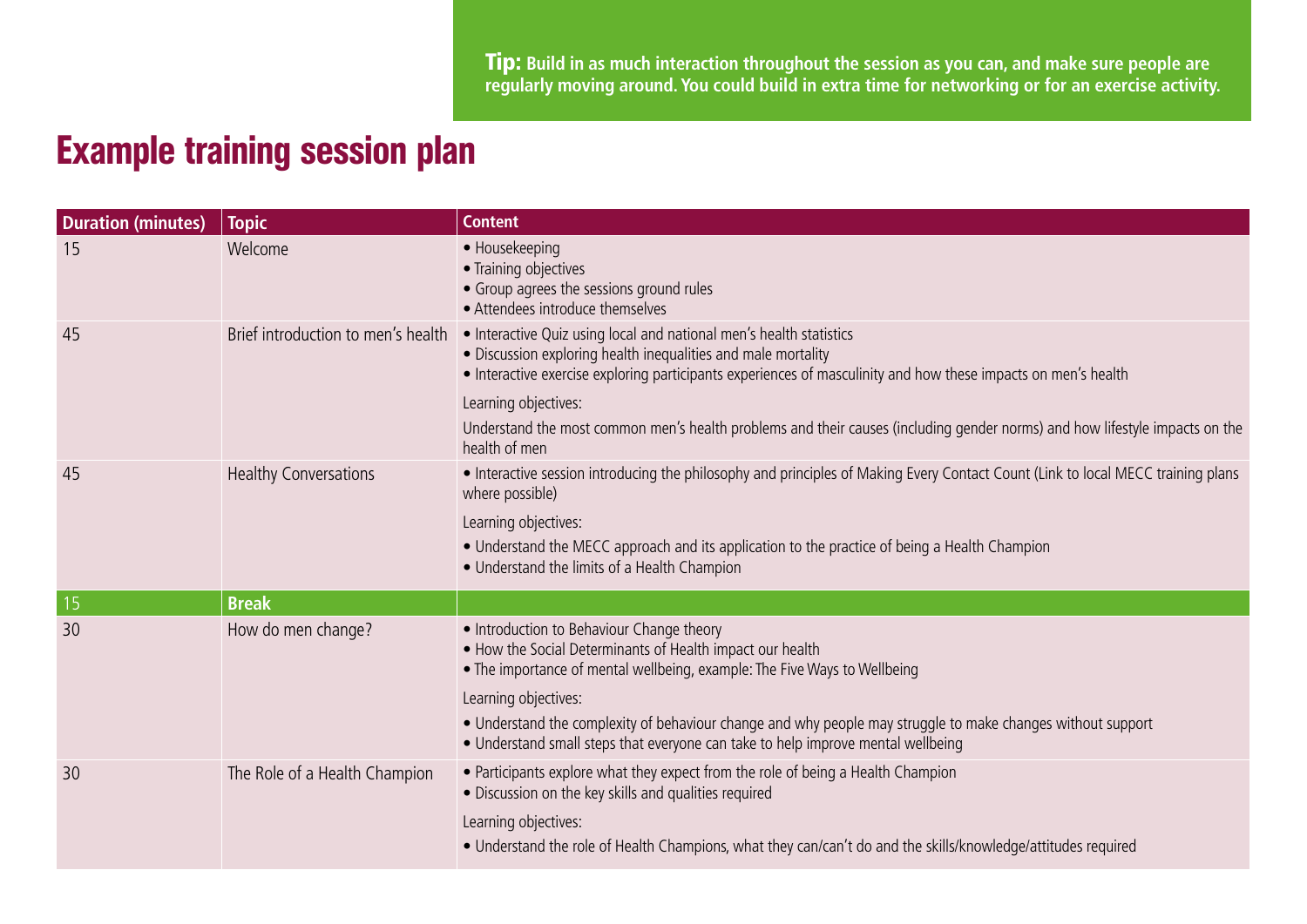| <b>Duration (minutes)</b> | <b>Topic</b>                           | <b>Content</b>                                                                                                                                                                                                                                                                                                                                                               |
|---------------------------|----------------------------------------|------------------------------------------------------------------------------------------------------------------------------------------------------------------------------------------------------------------------------------------------------------------------------------------------------------------------------------------------------------------------------|
| 45                        | Lunch Break                            |                                                                                                                                                                                                                                                                                                                                                                              |
| 25                        | <b>Skills Practice</b>                 | • Listening skills<br>. Questioning skills using Open Discovery Questions - How, What<br>• Other communication skills<br>Learning objectives:<br>• To understand and apply basic listening skills<br>. To become familiar with healthy conversation skills                                                                                                                   |
| 45                        | Tips for having a good<br>conversation | • Key 'do's' and 'don'ts'<br>• Icebreakers<br>• Structuring a conversation using Ask, Assess, Assist<br>• Ending a conversation, including signposting<br>Learning objectives:<br>• Understand the limitations of health champion conversations and how to protect themselves<br>• Understand the role of signposting and how to identify suitable resources for signposting |
| $\vert$ 10                | <b>Break</b>                           |                                                                                                                                                                                                                                                                                                                                                                              |
| 25                        | <b>Skills Practice</b>                 | Opportunity to practice conversation skills in pairs, pulling all previous learning together<br>Learning objectives:<br>• To increase confidence in using conversation skills                                                                                                                                                                                                |
| 30                        | Practical Information                  | • Confidentiality and data protection<br>• Safeguarding<br>• Action Planning and next steps as a Health Champion<br>Learning Objectives:<br>• Understand the importance of confidentiality and data protection<br>• Understand what safeguarding means, how to identify someone who may have safeguarding needs, and what to do if you are<br>worried about someone          |